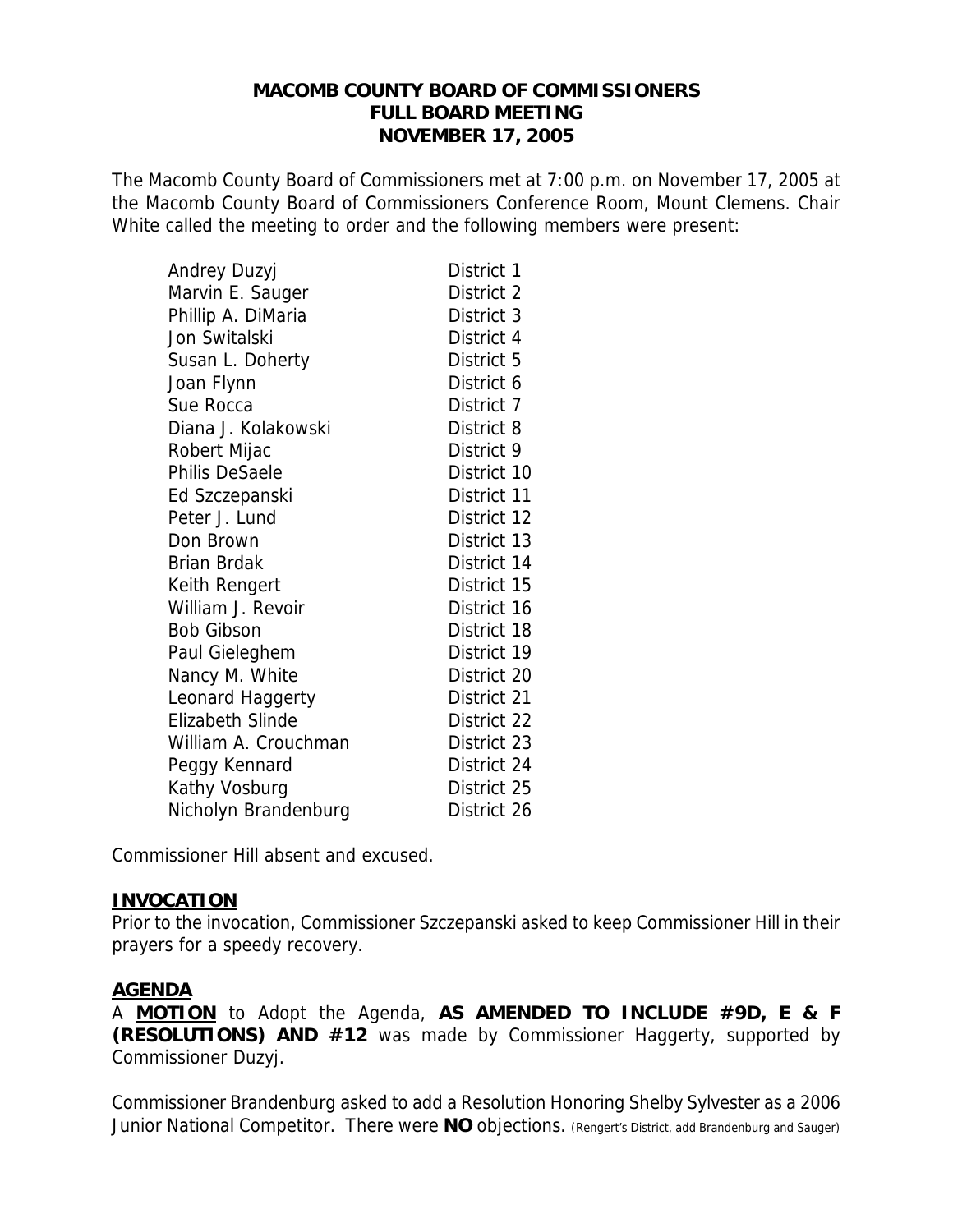Commissioner Flynn asked to add a Resolution Congratulating De La Salle High School Soccer Champions. There were **NO** objections.

## **THE AGENDA AS AMENDED CARRIED.**

## **MINUTES**

A **MOTION** to approve the minutes dated October 13, 2005 (Special) and October 26, 2005 (Full Board) and November 16, 2005 (Public) was made by Commissioner Rengert, supported by Commissioner Duzyj, and the **MOTION CARRIED.**

## **PRESENTATION**

Commissioner DiMaria presented a Resolution to Colleen Cohan on her Retirement from Eastpointe City Council.

# **PUBLIC PARTICIPATION**

# **Carl Etue, 38871 Red Oaks Drive, Clinton Township**

Spoke regarding the living wage amendment.

# **Patricia Dennert, 70161 Mellen, Bruce Township**

Indicated she's attending tonight's meeting representing State Senator Alan Sanborn.

# **Donald Lobsinger, St. Clair Shores**

Spoke regarding the resignation of the county ombudsman.

# **COMMITTEE REPORTS BUDGET COMMITTEE – 0ctober 25, 2005**

The Clerk read the recommendations from the Budget Committee and a **MOTION** was made by Chairperson Kolakowski, supported by Vice-Chairperson Revoir, to adopt the committee recommendations.

Commissioner Brown asked to separate Motion #2. There were **NO** objections.

Commissioners' Brandenburg and Szczepanski asked to record their **NO** vote on Motion #1. There were **NO** objections.

A vote was taken on the following:

1. APPROVE THE FY 2006 DEPARTMENTAL REQUESTS FOR NEW POSITIONS AND POSITION RECLASSIFICATIONS FOR INCLUSION IN THE FY 2006 BUDGET.

**THE MOTION CARRIED**, with Commissioners' Brandenburg and Szczepanski voting **NO**.

# **SEPARATED MOTION**

2. ADOPT THE FY 2006 BUDGET AS RECOMMENDED BY THE BUDGET COMMITTEE ON OCTOBER 25, 2005.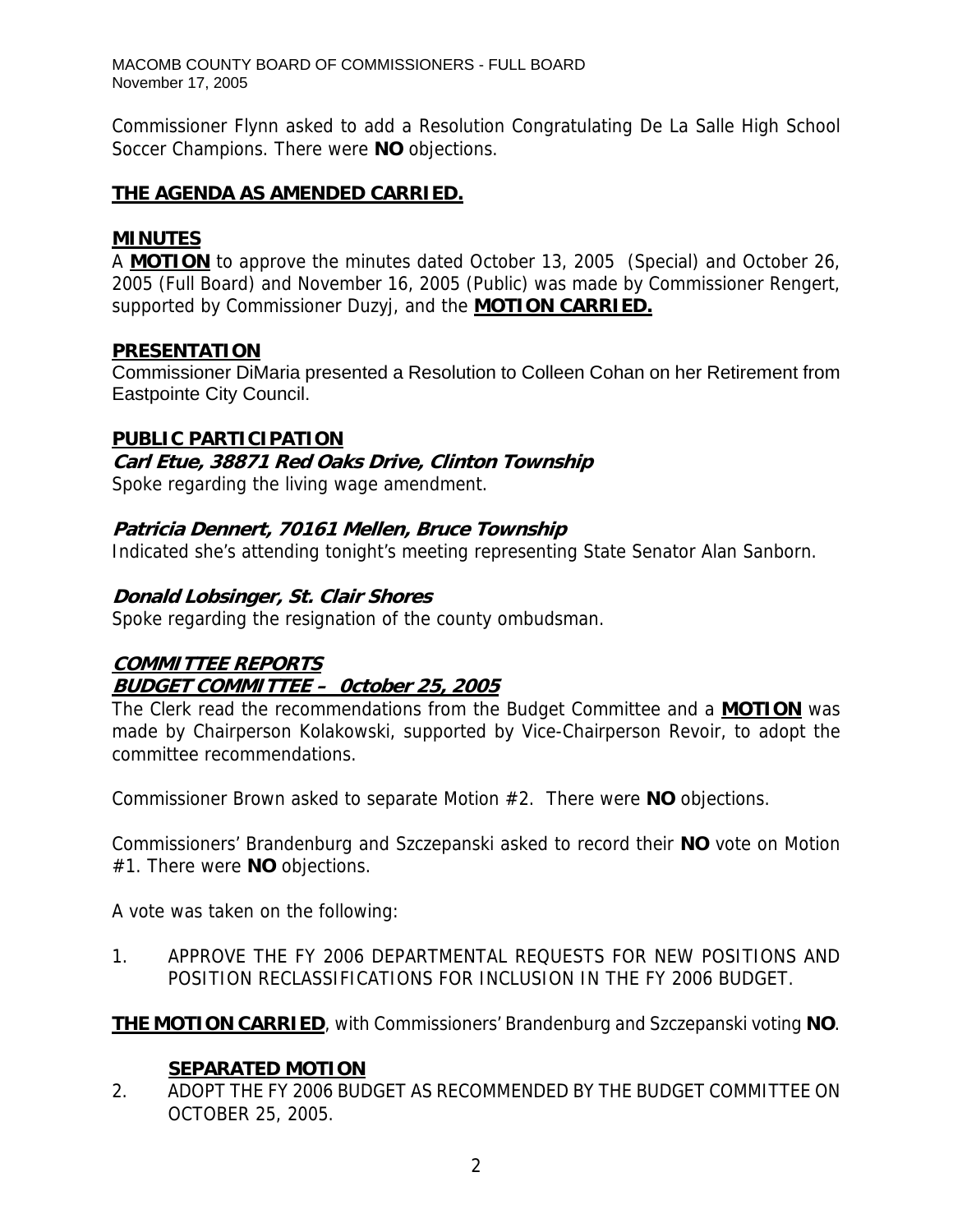A **MOTION TO AMEND** to add the language: **and further, to direct all Elected Officials and Department Heads to provide a recommendation for the consideration of the Budget Committee that would yield a savings to the County equal to a net savings of 3% of the County's support to each department. Such recommendations could include a reduction in operating expenses, an increase in revenue or a combination of both due at the January Budget Committee meeting,** supported by Commissioner Szczepanski.

A discussion ensued. Commissioners' put forth questions to Dave Diegel, Finance Director.

# **FRIENDLY AMENDMENT**

Commissioner Brown **accepted** a Friendly Amendment adding additional language: **due at the January Budget Committee meeting,** offered by Commissioner Lund.

## **FRIENDLY AMENDMENT**

Commissioner Brown **accepted** a Friendly Amendment adding the language: **a net savings of,** offered by Commissioner Crouchman.

# **THE MOTION TO AMEND CARRIED.**

A **MOTION TO ELIMINATE** THE DUES TO SEMCOG IN 2006 BUDGET, was made by Commissioner Brandenburg.

CHAIR WHITE RULED THERE WILL BE NO INDIVIDUAL BUDGET CUTS AT THIS MEETING.

Commissioner Lund challenges the Chair.

# **ROLL CALL VOTE** (Yes to uphold Chair's ruling)

|                    | YES           | ΝO |
|--------------------|---------------|----|
| <b>BRANDENBURG</b> |               | X  |
| <b>BRDAK</b>       | χ             |    |
| <b>BROWN</b>       |               | Χ  |
| <b>CROUCHMAN</b>   | χ             |    |
| DESAELE            |               | Χ  |
| <b>DI MARIA</b>    | Χ             |    |
| <b>DOHERTY</b>     | χ             |    |
| <b>DUZYJ</b>       | χ             |    |
| <b>FLYNN</b>       | χ             |    |
| <b>GIBSON</b>      | X             |    |
| <b>GIELEGHEM</b>   | χ             |    |
| <b>HAGGERTY</b>    | X             |    |
| HILL               | <b>ABSENT</b> |    |
| <b>KENNARD</b>     | Χ             |    |
| KOLAKOWSKI         | x             |    |
| LUND               |               | х  |
| MIJAC              | x             |    |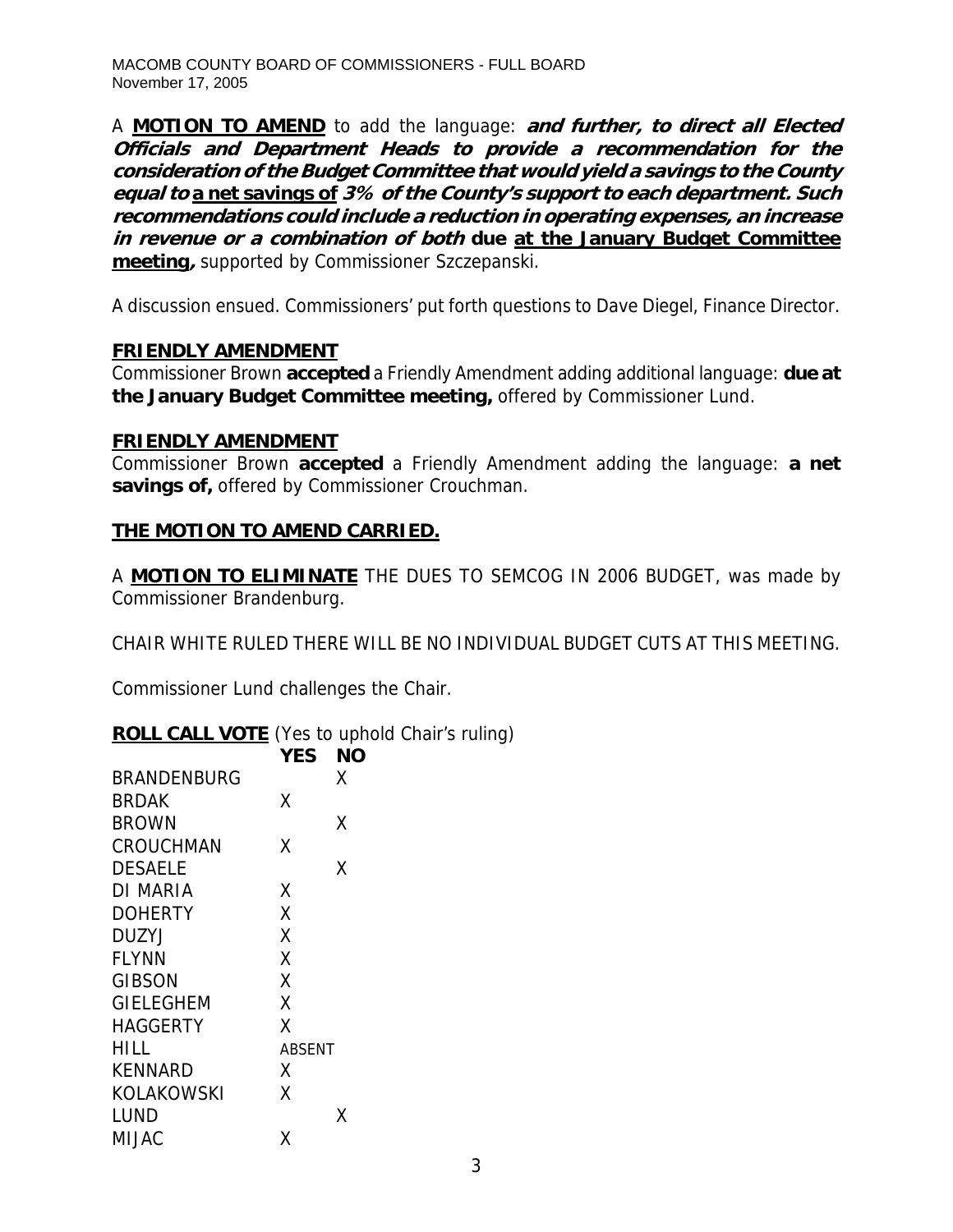| <b>RENGERT</b>     |    | X |
|--------------------|----|---|
| REVOIR             |    | X |
| <b>ROCCA</b>       |    | X |
| <b>SAUGER</b>      | X  |   |
| <b>SLINDE</b>      | χ  |   |
| <b>SWITALSKI</b>   | X  |   |
| <b>SZCZEPANSKI</b> |    | X |
| <b>VOSBURG</b>     |    | X |
| <b>WHITE</b>       | X  |   |
| <b>TOTAL</b>       | 16 | q |

# **THE CHAIR WAS UPHELD.**

**THE MOTION AS AMENDED CARRIED,** with Commissioners' DeSaele, Brandenburg, Szczepanski, Lund and Vosburg voting **NO**.

# **COMMUNITY SERVICES COMMITTEE – November 7, 2005**

The Clerk read the recommendations from the Community Services Committee and a **MOTION** was made by Chairperson Doherty, supported by Vice-Chairperson DeSaele, to adopt the committee recommendations.

- 1. AUTHORIZE MACOMB MSU EXTENSION SERVICE TO RENEW THE CONTRACT WITH THE MACOMB INTERMEDIATE SCHOOL DISTRICT EARLY ON PROGRAM TO PROVIDE REFERRAL SERVICES FOR MSUE PROGRAMS INCLUDING CHILD CARE RESOURCE AND REFERRAL, BUILDING STRONG FAMILIES, ETC. TO EARLY ON FAMILIES IN THE AMOUNT OF \$3,000 FOR THE 2005/2006 YEAR.
- 2. AUTHORIZE THE MACOMB COUNTY COMMUNITY SERVICES AGENCY TO EXTEND ITS MICHIGAN ENROLLS CONTRACT WITH THE MICHIGAN COMMUNITY ACTION AGENCY ASSOCIATION.
- 3. AUTHORIZE THE MACOMB COUNTY COMMUNITY SERVICES AGENCY TO SUBMIT THE TEMPORARY ASSISTANCE TO NEEDY FAMILIES APPLICATION FOR 2005/2006.

# **THE MOTION CARRIED**

# **PLANNING & ECONOMIC DEVELOPMENT COMMITTEE – November 8, 2005**

The Clerk read the recommendations from the Planning and Economic Development Committee and a **MOTION** was made by Chairperson Vosburg, supported by Vice-Chairperson Duzyj, to adopt the committee recommendations.

Commissioner Brandenburg asked all four (4) Motions be separated. There were **NO** objections.

Commissioner Doherty asked her **NO** vote be recorded from committee on Motion #2. There were **NO** objections.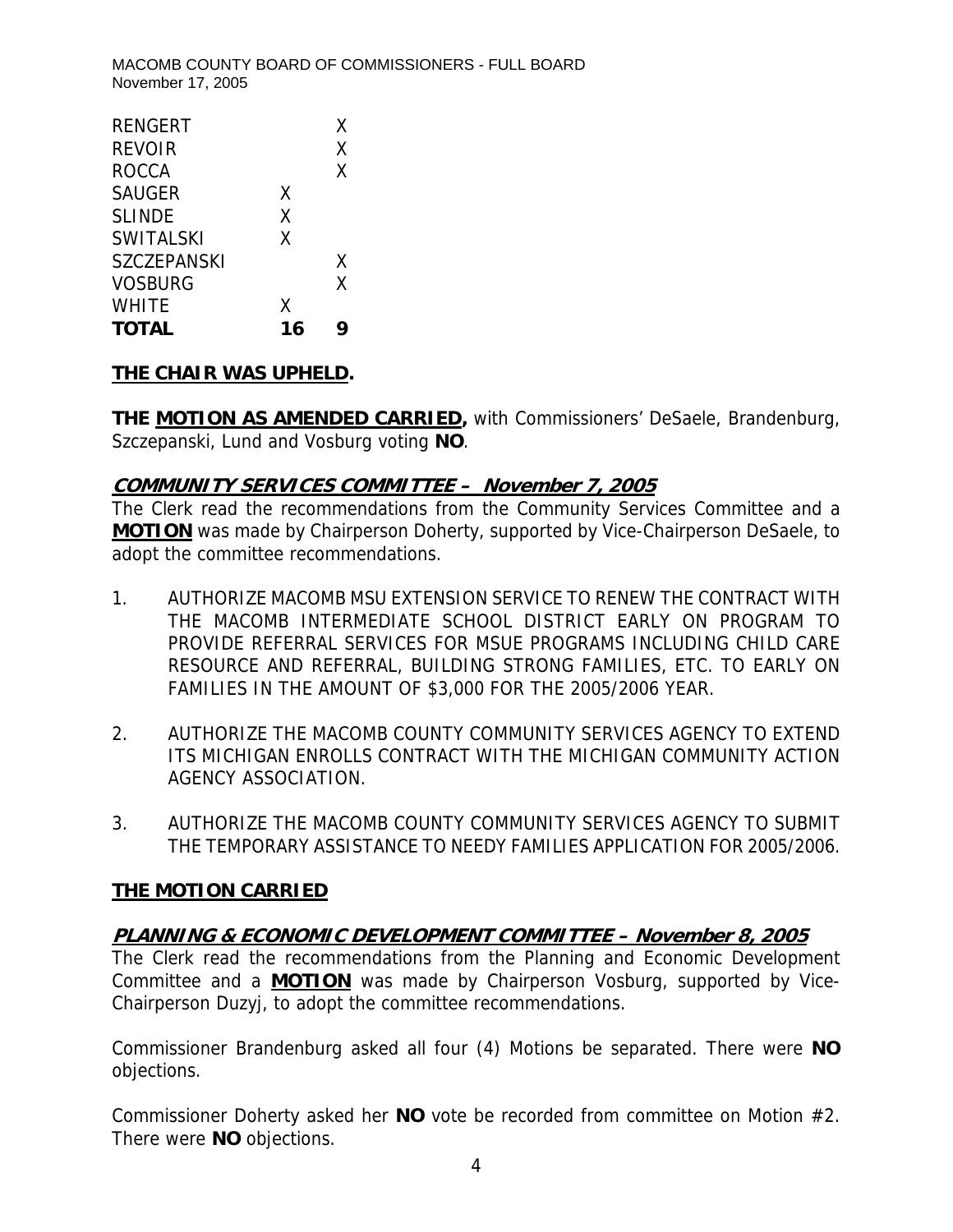Commissioner DeSaele asked her **NO** vote be carried forward from committee on Motion #1. There were **NO** objections.

# **SEPARATED MOTION**

1. AUTHORIZE THE MACOMB COUNTY DEPARTMENT OF PLANNING AND ECONOMIC DEVELOPMENT TO ENTER INTO A CONTRACT WITH INTELLITRENDS FOR A STUDY TO IDENTIFY ECONOMIC BUSINESS ATTRACTION AND EXPANSION OPPORTUNITIES AT A COST OF \$29,700. FUNDING IS AVAILABLE IN THE DEPARTMENT'S ECONOMIC DEVELOPMENT BUDGET.

Commissioner Brandenburg feels this is a waste of money.

**THE MOTION CARRIED**, with Commissioners' Brandenburg and DeSaele voting **NO**.

# **SEPARATED MOTION**

2. AUTHORIZE THE MACOMB COUNTY DEPARTMENT OF PLANNING AND ECONOMIC DEVELOPMENT AND THE INFORMATION TECHNOLOGY DEPARTMENT TO ENTER INTO A CONTRACT WITH GYRO CREATIVE FOR THE DESIGN AND DEVELOPMENT OF AN ECONOMIC DEVELOPMENT WEB SITE MODULE AT A COST OF \$25,000. FUNDING IS AVAILABLE IN THE DEPARTMENT'' ECONOMIC DEVELOPMENT BUDGET.

Commissioner Brandenburg again feels this is a waste of money.

Commissioners' DeSaele and Doherty asked their **NO** votes be recorded from committee. There were **NO** objections.

**THE MOTION CARRIED**, with Commissioners'Brandenburg and Szczepanski voting **NO**.

# **SEPARATED MOTION**

3. AUTHORIZE THE ISSUANCE OF A REQUEST FOR PROPOSALS (RFP) FOR PHASE 2 OF THE MACOMB COUNTY MARKETING PLAN.

Commissioner Brandenburg once again feels this is a waste of money.

**THE MOTION CARRIED**, with Commissioner Brandenburg voting **NO**.

# **SEPARATED MOTION**

4. AUTHORIZE THE DEPARTMENT OF PLANNING AND ECONOMIC DEVELOPMENT TO PARTICIPATE WITH WAYNE AND OAKLAND COUNTIES IN THE DEVELOPMENT AND PUBLISHING OF A MULTI-COUNTY INSERT IN THE CRAIN'S DETROIT BUSINESS SUPER BOWL XL ISSUE AT A COST OF \$19,642 PER COUNTY. FUNDING IS AVAILABLE IN THE DEPARTMENT'S ECONOMIC DEVELOPMENT ACCOUNT.

Commissioner Brandenburg feels this is another big waste of money for one weekend.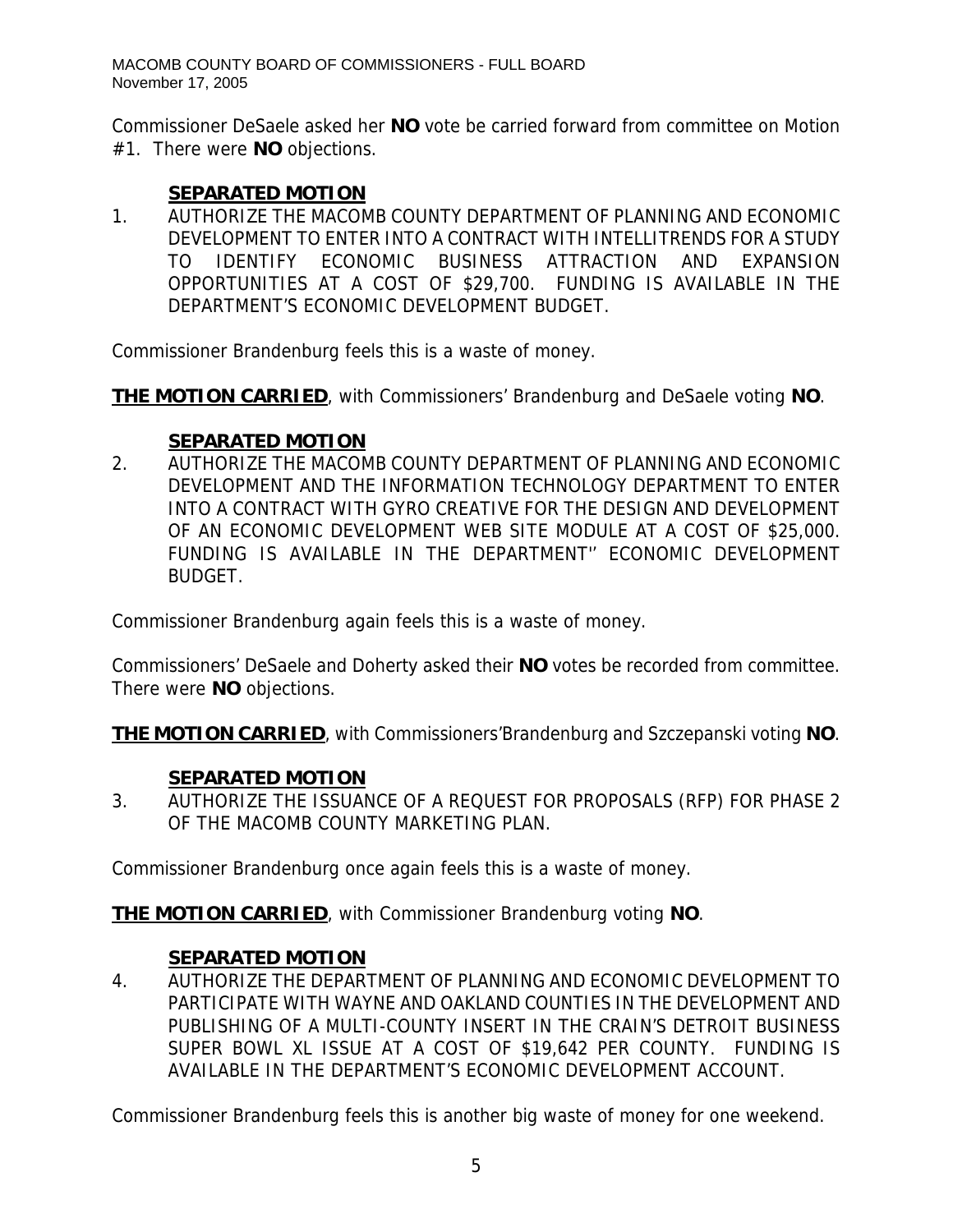**THE MOTION CARRIED,** with Commissioners' Szczepanski, DeSaele and Brandenburg voting **NO**.

### **OPERATIONAL SERVICES COMMITTEE – November 8, 2005**

The Clerk read the recommendations from the Operational Services Committee and a **MOTION** was made by Vice-Chairperson Kennard, supported by Commissioner Brandenburg, to adopt the committee recommendations.

Commissioner Brandenburg asked to separate Motion #1. There were **NO** objections.

A vote was taken on the following:

- 2. APPROVE CHANGE ORDER NUMBER 14 FOR MARTHA T. BERRY IN THE AMOUNT OF \$77,031.00 AS PRESENTED BY THE ARCHITECT, EDMUND LONDON & ASSOCIATES, INC.; FUNDS ARE AVAILABLE IN THE CAPITAL BUDGET.
- 3. CONCUR WITH THE PURCHASING MANAGER AND APPROVE THE PURCHASE OF ONE CANON IMAGERUNNER 9070 FOR THE PLANNING DEPARTMENT FROM OUR CONTRACTED VENDOR, IKON OFFICE SOLUTIONS, WITH STATE OF MICHIGAN PRICING OF \$16,488.00; FUNDS ARE AVAILABLE IN THE CONVENIENCE COPIER FUND.
- 4. CONCUR WITH THE FLEET MANAGER AND APPROVE THE FOLLOWING VEHICLE PURCHASES:

FOUR 2006 FORD E350 SUPER CLUB WAGONS FOR THE SHERIFF'S DEPARTMENT TO THE LOWEST RESPONSIBLE BIDDER, VARSITY FORD, ANN ARBOR, MICHIGAN, IN THE AMOUNT OF \$76,628.00;

THREE 2006 FORD TAURUS SE 4-DOOR SEDANS FOR THE SHERIFF'S DEPARTMENT TO THE LOWEST RESPONSIBLE BIDDER, SIGNATURE FORD, PERRY, MICHIGAN, IN THE AMOUNT OF \$36,774.00;

THREE 2006 FORD EXPEDITIONS FOR THE SHERIFF'S DEPARTMENT TO THE LOWEST RESPONSIBLE BIDDER, SIGNATURE FORD, PERRY, MICHIGAN, IN THE AMOUNT OF \$78,163.00 AND

SIX 2006 FORD CROWN VICTORIA POLICE INTERCEPTORS FOR THE SHERIFF'S DEPARTMENT TO THE LOWEST BIDDER, SIGNATURE FORD, PERRY, MICHIGAN, IN THE AMOUNT OF \$119,382.00.

FURTHER, FUNDS ARE AVAILABLE IN THE 2006 VEHICLE ACCOUNT.

## **THE MOTION CARRIED**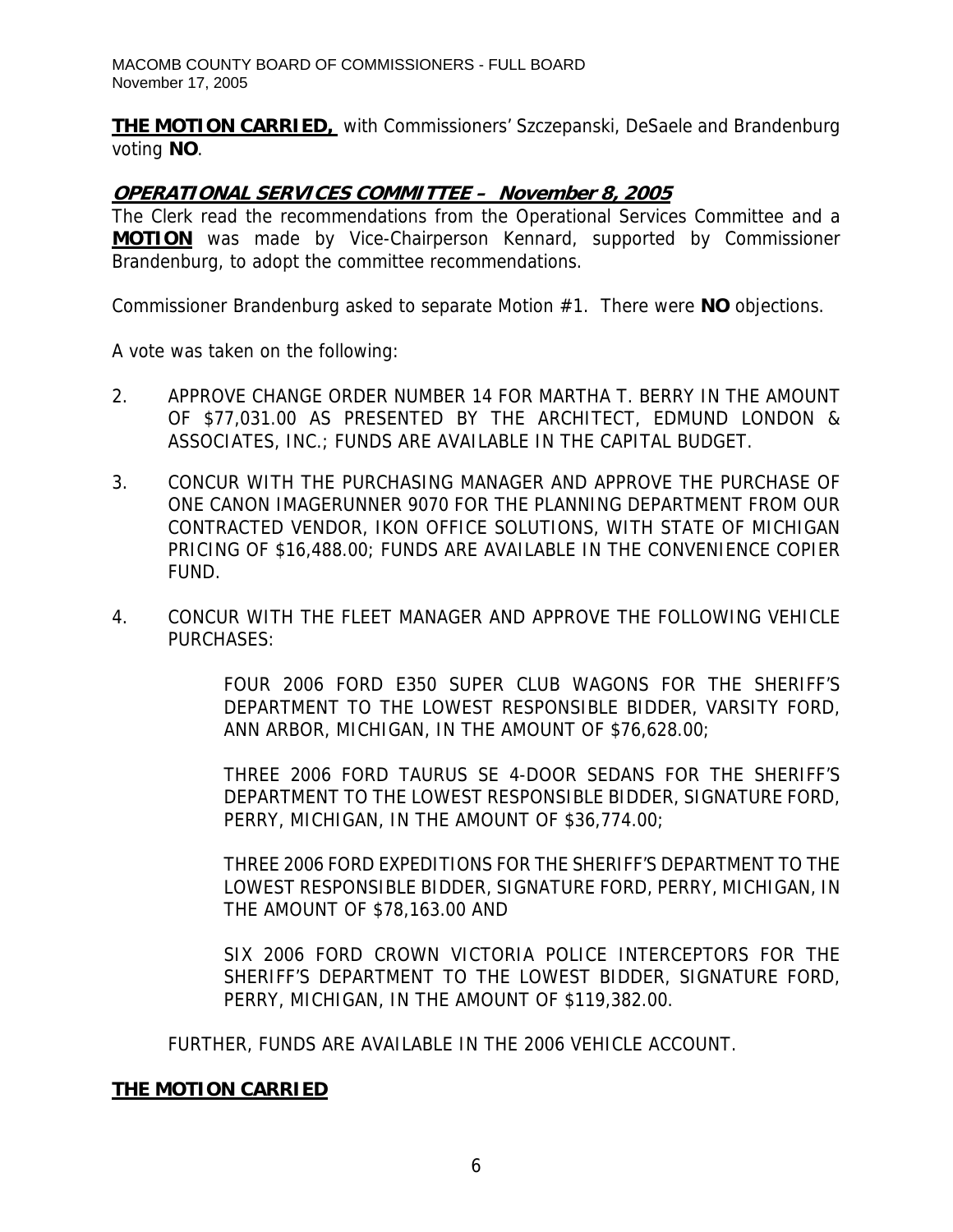#### **SEPARATED MOTION**

1. AUTHORIZE PAYMENT FOR THE WORK PERFORMED AS FOLLOWS:

| COUNTY BUILDING<br>INTERIOR RENOVATIONS                 | EDMUND LONDON & ASSOC., INC.  | \$29.933.91 |
|---------------------------------------------------------|-------------------------------|-------------|
| MARTHA T. BERRY                                         | EDMUND LONDON & ASSOC., INC.  | 4.169.56    |
| <b>MORGUE</b>                                           | EDMUND LONDON & ASSOC., INC.  | 17,331.58   |
| MARTHA T. BERRY                                         | ELLISDON MICHIGAN, INC.       | 15.612.03   |
| 42 <sup>ND</sup> DISTRICT COURT -<br><b>DIVISION II</b> | PARTNERS IN ARCHITECTURE, PLC | 14,040.00   |
| NEW PUBLIC WORKS<br><b>BUILDING</b>                     | PROJECT CONTROL SYSTEMS, INC. | 73.577.19   |
| <b>JUVENILE JUSTICE CTR.</b>                            | WAKELY ASSOCIATES, INC.       | 69.746.12   |

FURTHER, FUNDS ARE AVAILABLE IN THE CAPITAL BUDGET.

Commissioner Brandenburg put forth questions to Lynn Arnott-Bryks, Director of Facilities and Operations.

### **THE MOTION CARRIED.**

# **LEGISLATIVE AND ADMINISTRATIVE SERVICES COMMITTEE – November 9, 2005**

The Clerk read the recommendations from the Legislative and Administrative Services Committee and a **MOTION** was made by Chairperson Lund, supported by Vice-Chairperson Switalski, to adopt the committee recommendations.

1. APPROVE THE FOLLOWING MISCELLANEOUS DEPARTMENT REQUESTS:

TWO DESKTOP PC's, TWO MICROSOFT OFFICE LICENSES, AND TWO GROUPWISE LICENSES FOR THE PLANNING AND ECONOMIC DEVELOPMENT DEPARTMENT AT A COST NOT TO EXCEED \$3,272.28; FUNDING IS AVAILABLE IN THE PLANNING ECONOMIC AREA DEVELOPMENT, NEW EQUIPMENT FUND;

THREE FORENSIC RECOVERY OF EVIDENCE DEVICES, EIGHT 400 GB HARD DRIVES, TWO POWER SUPPLIES, SIX ANTI-STATIC MATS, 10 ATA/133 FRAME/CARRIERS, TWO 1 GB MEMORY CHIPS AND TWO DVD BURNERS FOR THE SHERIFF'S DEPARTMENT AT A COST NOT TO EXCEED \$27,213.24; FUNDING IS AVAILABLE IN THE 2004 HOMELAND SECURITY GRANT – LETPP; AND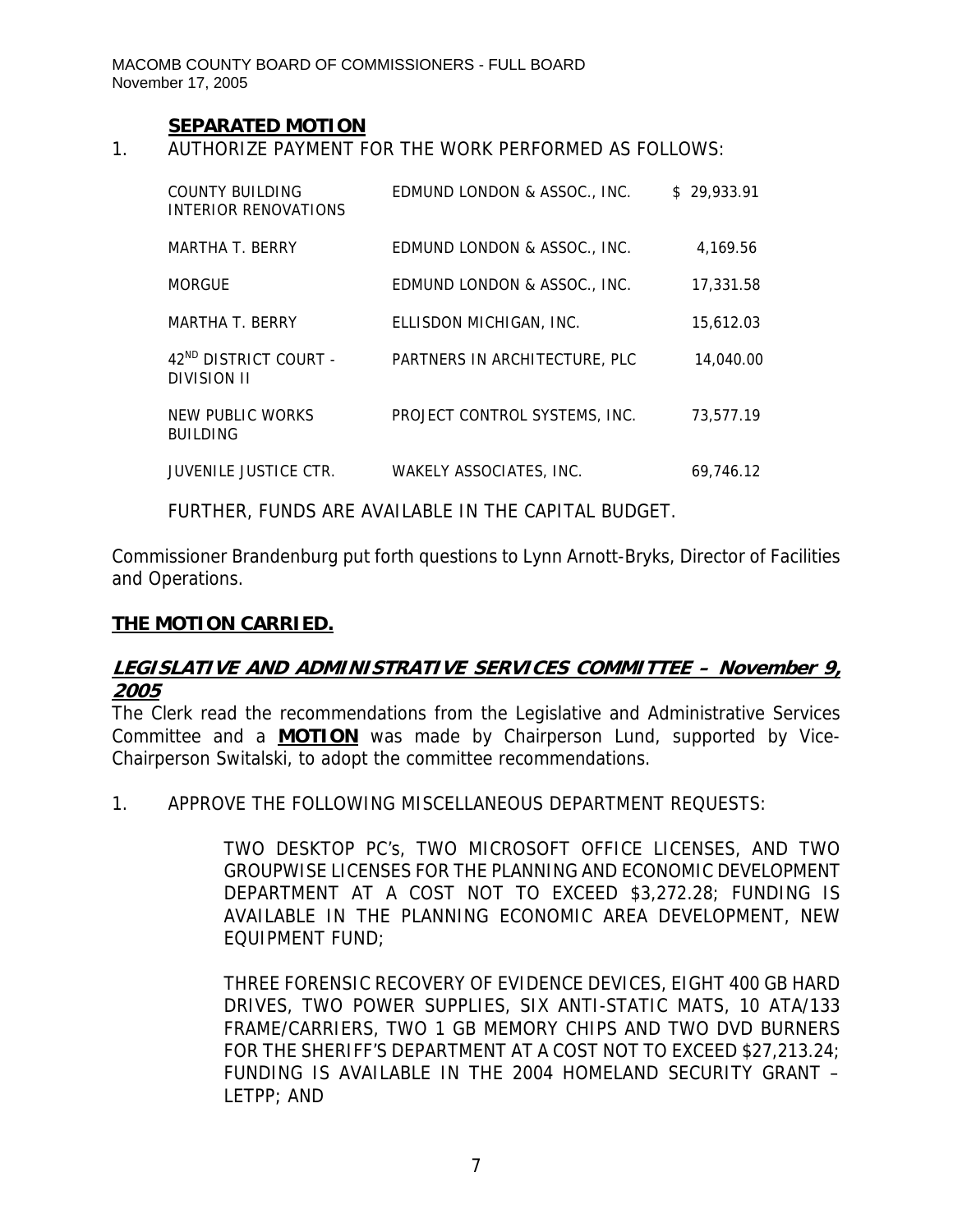> 63 EDGE MODEMS, 60 ANTENNAS, AND 42 MICROSOFT WINDOWS 2000 LICENSES FOR THE SHERIFF'S DEPARTMENT AT A COST NOT TO EXCEED \$38,250; FUNDING IS AVAILABLE IN THE SHERIFF'S JUSTICE ASSISTANCE GRANT.

2. APPROVE THE ISSUANCE OF THE CARD ACCESS SYSTEM RFP.

# **THE MOTION CARRIED.**

# **HEALTH SERVICES COMMITTEE – November 10, 2005**

The Clerk read the recommendation from the Health Services Committee and a **MOTION** was made by Chairperson Gieleghem, supported by Vice-Chairperson Brown, to adopt the committee recommendation.

1. APPROVE THE RECOMMENDATION OF THE HEALTH DEPARTMENT AND THE PURCHASING DEPARTMENT TO AWARD A CONTRACT IN THE AMOUNT OF \$4,195.00 TO MANHATTAN MAILERS OF MACOMB TOWNSHIP TO PROVIDE BULK MAILING SERVICES FOR DOG LICENSE APPLICATIONS.

# **THE MOTION CARRIED.**

# **PERSONNEL COMMITTEE – November 14, 2005**

The Clerk read the recommendations from the Personnel Committee and a **MOTION** was made by Chairperson Mijac, supported by Vice-Chairperson Crouchman, to adopt the committee recommendations.

Commissioner Gibson asked his **NO** vote be carried forward from committee on Motion #2. There were **NO** objections.

Commissioner Brandenburg asked her **NO** votes be carried forward from committee on Motions #5 and #6. There were **NO** objections.

## 1. RECONFIRM THE FOLLOWING VACANCIES:

- 1. (1) RESEARCH ATTORNEY CIRCUIT COURT
- 2. (1) FACILITIES TECHNICIAN FACILITIES & OPERATIONS
- 3. (1) DICTATION CLERK FRIEND OF THE COURT
- 4. (1) ENVIRONMENTALIST II/III HEALTH
- 5. (1) HEALTH EDUCATOR I HEALTH
- 6. (1) PROGRAM MANAGER HEALTH
- 
- 

7. (1) ASSISTANT I PROSECUTING ATTORNEY 8. (1) ASSISTANT II PROSECUTING ATTORNEY

- 2. APPROVE THREE CHANGES TO THE HIRING PROCESS AS PRESENTED.
- 3. APPROVE THE TITLE CHANGE ONLY FOR CHIEF RESEARCH ATTORNEY TO GENERAL COUNSEL IN THE OFFICE OF CIRCUIT COURT.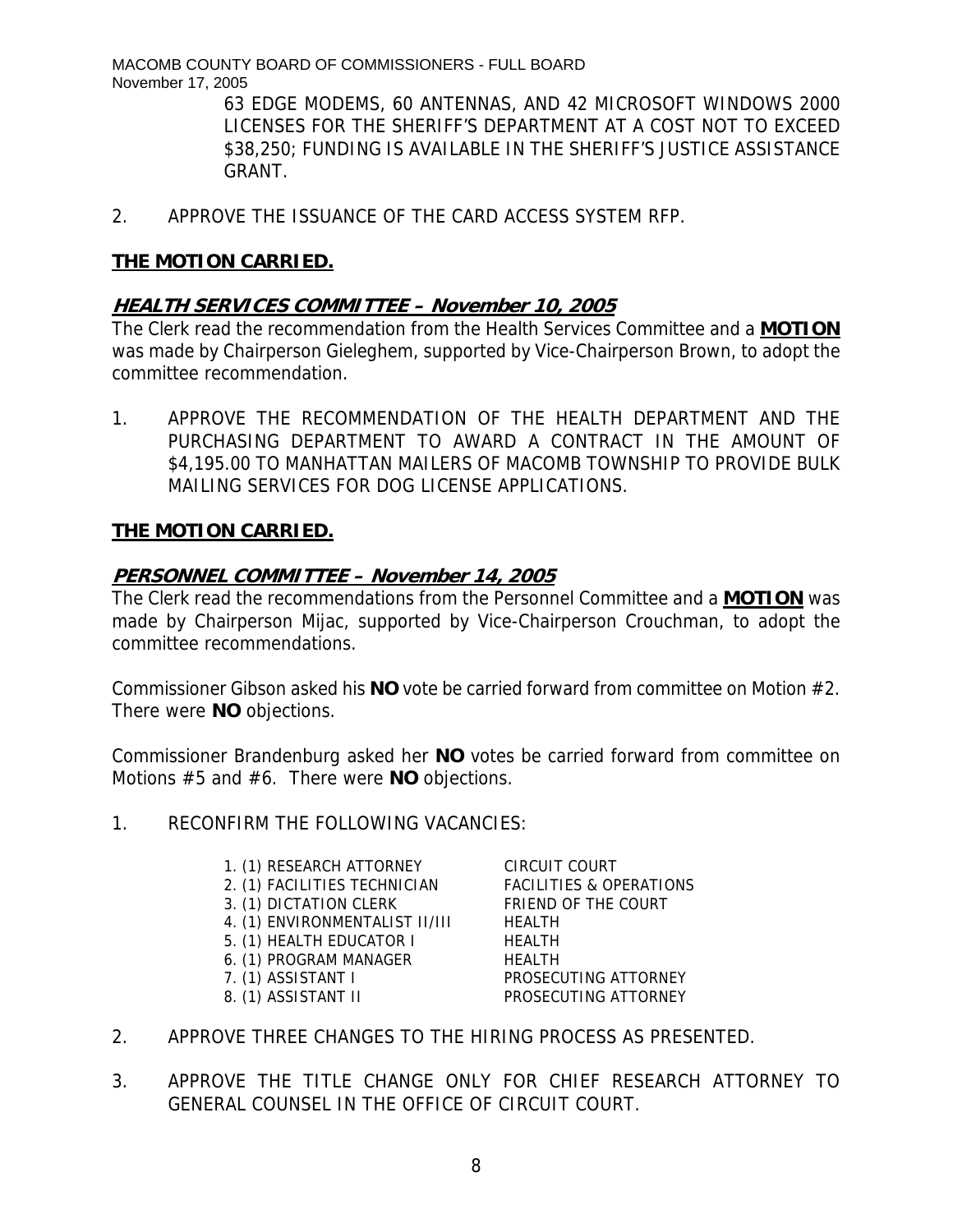- 4. CONCUR IN THE RECOMMENDATION OF THE OFFICE OF CORPORATION COUNSEL REGARDING THE CASE OF LEHR V MACOMB COUNTY, ET AL.
- 5. APPROVE RATIFICATION OF A THREE-YEAR LABOR AGREEMENT WITH TEAMSTERS LOCAL #214 – COURT REPORTERS FROM JANUARY 1, 2005 THROUGH DECEMBER 31, 2007.
- 6. APPROVE RATIFICATION OF A TWO YEAR LABOR AGREEMENT WITH UAW, LOCAL 889 (REFEREE, REFEREE/ATTORNEY AND RESEARCH ATTORNEY CLASSIFICATION OF THE 16<sup>TH</sup> JUDICIAL CIRCUIT COURT).

# **THE MOTION CARRIED**.

# **BUDGET COMMITTEE – November 15, 2005**

The Clerk read the recommendations from the Budget Committee and a **MOTION** was made by Chairperson Kolakowski, supported by Vice-Chairperson Revoir, to adopt the committee recommendations.

Commissioner Brandenburg asked her **NO** vote be carried forward from committee on Motion #3. There were **NO** objections.

Commissioners' DeSaele and Vosburg asked to separate Motion #3. There were **NO** objections.

A vote was taken on the following:

- 1. APPROVE CONTINUATION OF COUNTY-FUNDED CLERICAL SUPPORT IN THE AMOUNT OF \$10,000.00 FOR THE GRANDPARENTS RAISING GRANDCHILDREN PROGRAM. CONTINUATION OF THIS APPROPRIATION WILL ALLOW THE PROGRAM TO MAINTAIN THE CURRENT LEVEL OF CLERICAL SUPPORT PREVIOUSLY SUPPORTED BY THE BOARD OF COMMISSIONERS. FUNDING IS AVAILABLE IN THE CONTINGENCY ACCOUNT.
- 2. APPROVE THE FISCAL YEAR 2006 FRIEND OF THE COURT COOPERATIVE REIMBURSEMENT PROGRAM IN THE AMOUNT OF \$9,460,100.00, WHICH IS \$6,243,666.00 OR 66% STATE FUNDED AND \$3,216,434.00 OR 34% COUNTY FUNDED. A \$74,637.00 STATE SUPPLEMENT WILL REDUCE THE COUNTY PORTION TO \$3,141,797.00. THIS PROGRAM COVERS THE PERIOD OF OCTOBER 1, 2005 THROUGH SEPTEMBER 30, 2006. FUNDING WILL BE INCLUDED IN THE 2006 BUDGET.
- 4. AMEND THE 2005 BUDGET JURY FEES IN THE AMOUNT OF \$129,000.00 AND JURY COMMISSION POSTAGE IN THE AMOUNT OF \$6,100.00 AS OUTLINED IN THE ATTACHED MEMO'S FROM THE MACOMB COUNTY JURY COMMISSION. THESE COSTS WILL BE OFFSET BY THE INCREASE IN JURY FEE REIMBURSEMENT-STATE IN THE AMOUNT OF \$135,000.00.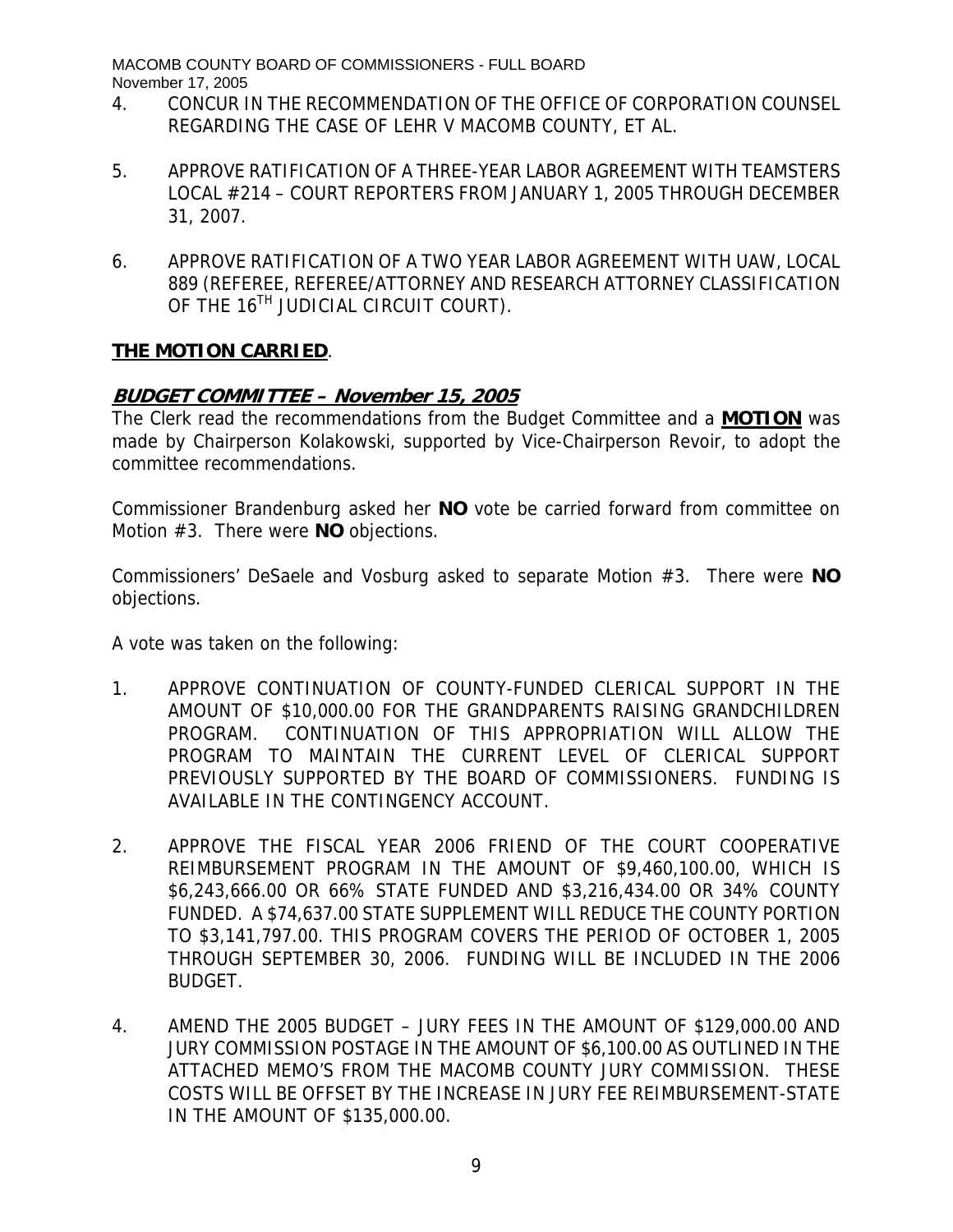## **SEPARATED MOTION**

3. AUTHORIZE A 2005 SUPPLEMENTAL RETIREMENT PAYMENT OF \$587,088.00 TO RETIREES OF RECORD AS OF 12/31/04.

Questions put forth to David Diegel, Finance Director.

A **SUBSTITUTE MOTION** was made by Commissioner Doherty to approve this motion tonight and refer to February's Personnel Committee for review of the policy, supported by Commissioner Szczepanski, and the **MOTION CARRIED.**

# **FINANCE COMMITTEE – November 16, 2005**

The Clerk read the recommendations from the Finance Committee and a **MOTION** was made by Chairperson Slinde, supported by Vice-Chairperson DiMaria, to adopt the committee recommendations.

- 1. APPROVE THE MONTHLY BILLS (WITH CORRECTIONS, DELETIONS AND/OR ADDENDA) AND AUTHORIZE PAYMENT; FURTHER, TO APPROVE THE PAYROLL IN THE TOTAL AMOUNT OF \$9,902,035.75, WITH NECESSARY MODIFICATIONS TO THE APPROPRIATIONS.
- 2. APPROVE THE ISSUANCE OF A REQUEST FOR PROPOSAL FOR A VENDOR TO HOST THE 17<sup>TH</sup> ANNUAL VOLUNTEER DINNER & AWARDS CEREMONY.
- 3. AUTHORIZE THE COUNTY TO ENTER INTO A CONTRACT WITH MR. GASOWSKI FOR A FLAT FEE OF \$3,000 FOR THE PURPOSE OF ASSISTING THE NEW RISK MANAGER IN HIS TRANSITION AND SECURING THE SERVICES OF AGENT OF RECORD AND JAIL MEDICAL, AS WELL AS PROPERTY AND CASUALTY COVERAGE AND THIRD PARTY ADMINISTRATION OF OUR WORKERS COMPENSATION PROGRAM, AS THOSE CONTRACTS EXPIRE IN 2006.

# **THE MOTION CARRIED.**

## **RESOLUTIONS/TRIBUTES**

A **MOTION** was made by Commissioner Flynn, supported by Commissioner Sauger, to adopt the Resolutions and Tributes in their entirety.

- Res. No. 05-125 Approving Appropriation to Finane Macomb County's Share of Costss to Complete Work on a Watershed Management Plan (recommended by Budget Committee on 11/15/05)
- Res. No. 05-124 Honoring Colleen Cohan on Her Retirement from Eastpointe City Council (offered by DiMaria; recommended by Budget Committee on 11/15/05)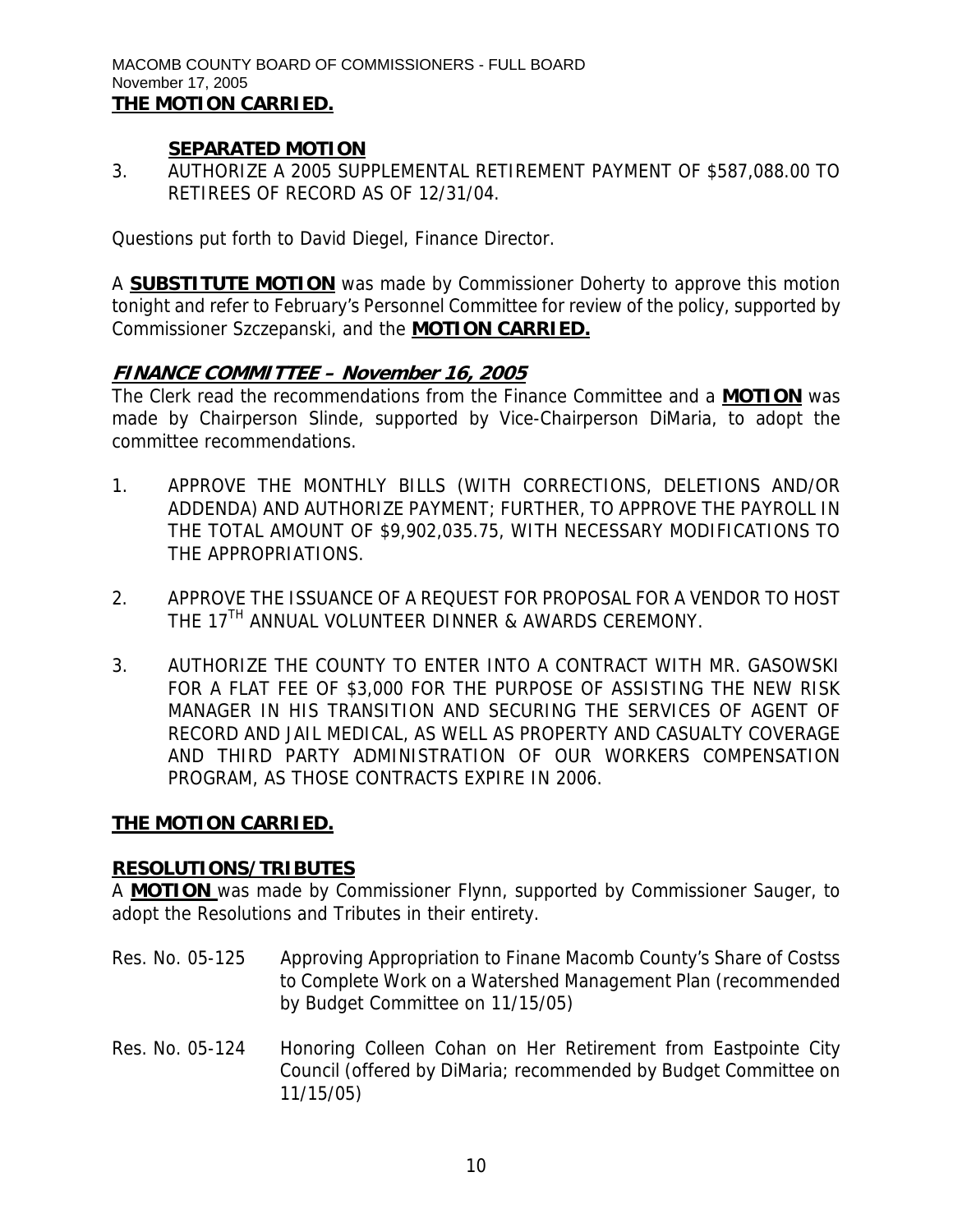MACOMB COUNTY BOARD OF COMMISSIONERS - FULL BOARD November 17, 2005 Res. No. 05-123 Expanding the Window of Opportunity for Children's Services in the Community (offered by Doherty, Flynn and Slinde; recommended by Finance Committee on 11/16/05) Res. No. 05-128 Opposing the House of Representatives' Budget Reconciliation Bill, Which Authorizes Cuts to the Child Support Program (offered by Lund, Chair of LAS Committee) Res. No. 05-126 Honoring Jim Collins on His Retirement from Eastpointe City Council (offered by DiMaria; awaiting background information) Res. No. 05-127 Honoring Mitch Kehetian on His Retirement from the Macomb Daily (offered by Board Chair) Res. No. 05-129 Honoring Shelby Sylvester as a 2006 Junior National Competitor (offered by Brandenburg 11/17/05; Rengert's District add Sauger and Brandenburg) Res. No. 05-130 Congratulating De LaSalle's Soccer Team for winning the Championship (offered by Flynn 11/17/05)

# **THE MOTION CARRIED.**

# **REQUESTS TO PURCHASE PRIOR SERVICE TIME (2)**

A **MOTION** WAS MADE BY COMMISSIONER BRANDENBURG, SUPPORTED BY COMMISSIONER HAGGERTY, TO APPROVE REQUESTS TO PURCHASE PRIOR SERVICE TIME FOR JANET REECE AND KIMBERLY DAVIES, AND THE **MOTION CARRIED**.

## **MEETING DATES FOR 2006**

A **MOTION** WAS MADE BY COMMISSIONER BRANDENBURG, SUPPORTED BY COMMISSIONER DOHERTY, TO APPROVE THE MEETING DATES FOR 2006, AND THE **MOTION CARRIED.**

## **APPOINTMENT**

A **MOTION** WAS MADE BY COMMISSIONER KOLAKOWSKI, SUPPORTED BY COMMISSIONER DUZYJ, TO APPOINT SUZANNE PIXLEY TO THE MACOMB COUNTY HISTORICAL COMMISSION - TERM ENDING OCTOBER 31, 008, AND THE **MOTION CARRIED**

## **NEW BUSINESS**

Commissioner Revoir indicated he sent a Press Release announcing a contest he is launching asking county employees for suggestions on reducing waste with the budget. He will be awarding a \$200.00 Gift Card from Best Buy for the winning of the contest.

Commissioner Brown applauded County Clerk, Carmella Sabaugh, for improving the process of obtaining a Concealed Weapons permit.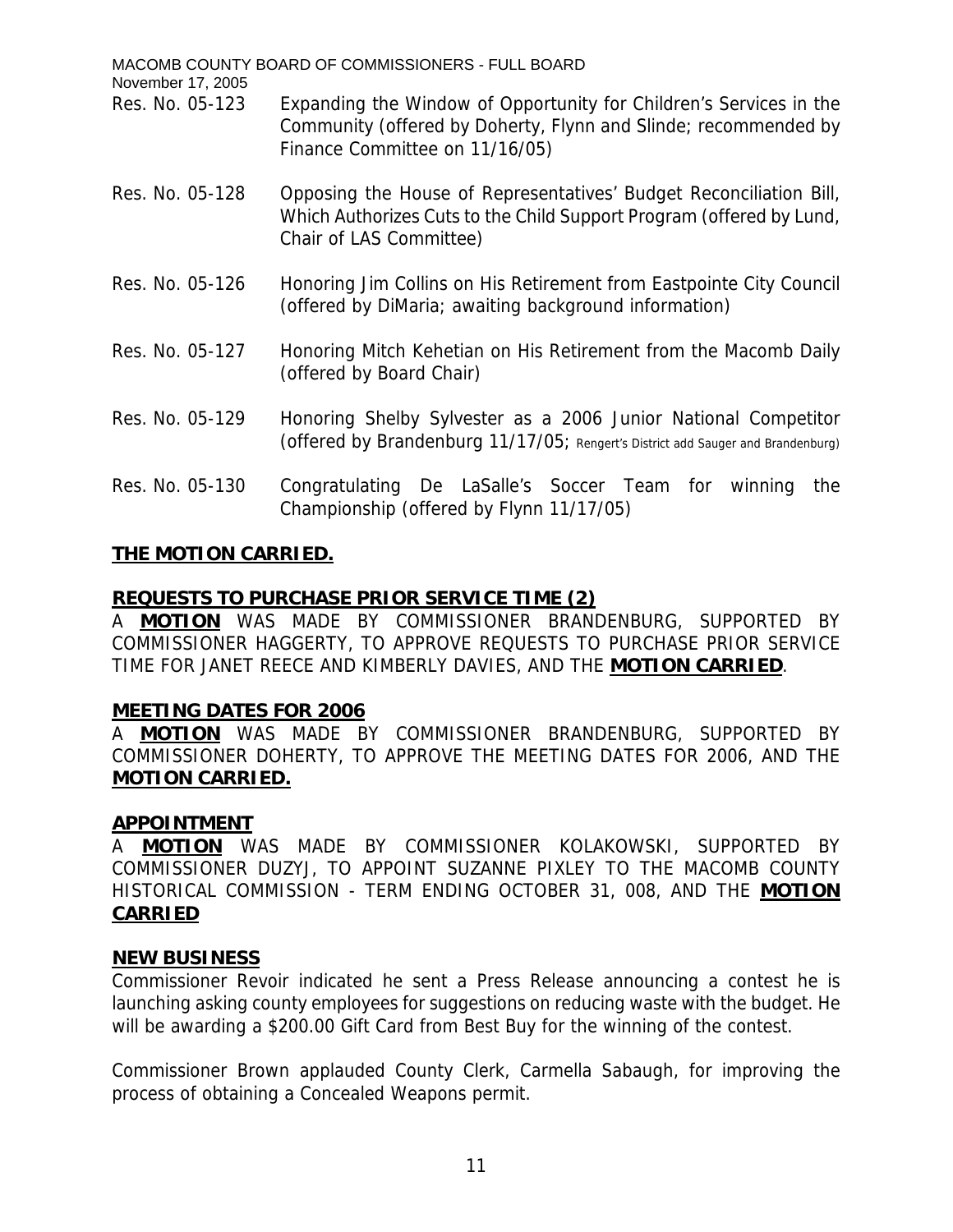MACOMB COUNTY BOARD OF COMMISSIONERS - FULL BOARD November 17, 2005 Commissioner Kennard thanked the Board of Commissioner for all the support for the Macomb Homeless Coalition.

Commissioner DiMaria commended the Health Department staff and Senior Citizens Department at the Eastpointe Senior Outreach Day.

Commissioner Mijac feels the board should be proud of the way the budget deficit is being handled. Applauded Dave Diegel, John Foster and all department heads.

Commissioner Brandenburg wished everyone a Happy Thanksgiving.

Commissioner White announced Wednesday, December 7, 2005 at 9:00 a.m. a Full Board Meeting with a Special Agenda is set. The agenda item will be: Ratification of Union contract(s).

#### **PUBLIC PARTICIPATION**

None

## **ROLL CALL ATTENDANCE**

| Andrey Duzyj            | District 1  |
|-------------------------|-------------|
| Marvin E. Sauger        | District 2  |
| Phillip A. DiMaria      | District 3  |
| Jon Switalski           | District 4  |
| Susan L. Doherty        | District 5  |
| Joan Flynn              | District 6  |
| Sue Rocca               | District 7  |
| Diana J. Kolakowski     | District 8  |
| Robert Mijac            | District 9  |
| <b>Philis DeSaele</b>   | District 10 |
| Ed Szczepanski          | District 11 |
| Peter J. Lund           | District 12 |
| Don Brown               | District 13 |
| <b>Brian Brdak</b>      | District 14 |
| Keith Rengert           | District 15 |
| William J. Revoir       | District 16 |
| <b>Bob Gibson</b>       | District 18 |
| Paul Gieleghem          | District 19 |
| Nancy M. White          | District 20 |
| Leonard Haggerty        | District 21 |
| <b>Elizabeth Slinde</b> | District 22 |
| William A. Crouchman    | District 23 |
| Peggy Kennard           | District 24 |
| Kathy Vosburg           | District 25 |
| Nicholyn Brandenburg    | District 26 |

Commissioner Hill absent and excused.